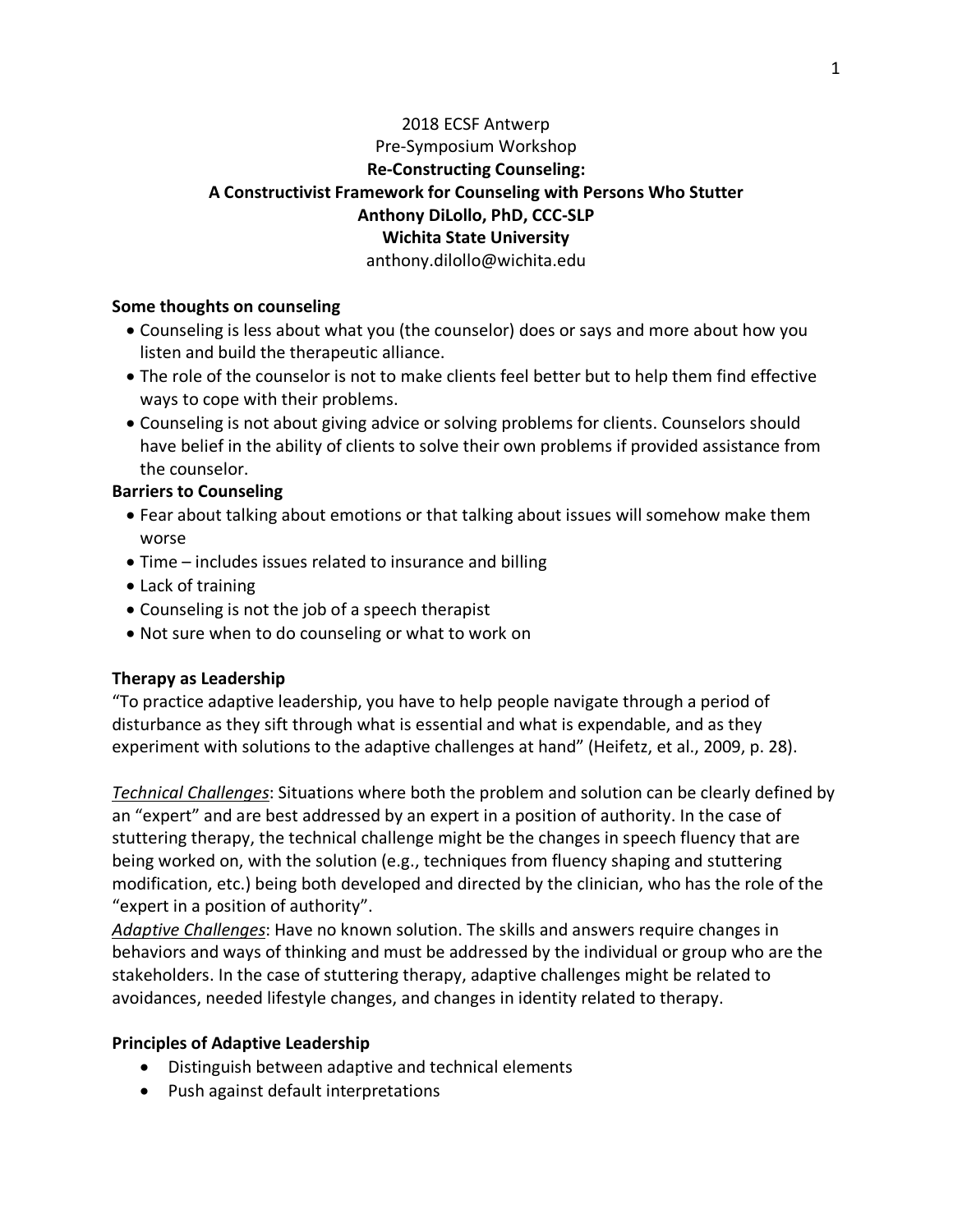- Increase tolerance for ambiguity
- Give the work back
- Act experimentally
- Start where they are not where you are
- Speak to the loss

#### **Common Factors Model**

It is useful for counselors to have an organizing framework around which to build their practice of counseling. Research by Bruce Wampold and colleagues (See Wampold, 2015 for a recent update) indicates that it is not the specific ingredients or techniques associated with distinct approaches to psychotherapy that are responsible for therapeutic change. They determined that factors such as those listed below account for the majority of therapeutic change:

- 1. Goal collaboration between client and clinician
- 2. Belief in the approach by the clinician and client
- 3. Therapeutic alliance
- 4. Empathy
- 5. Genuineness
- 6. Positive regard
- 7. Therapist effects (i.e., competence)

### **Grounding an Approach to Counseling in Theory**

### *Personal Construct Psychology (PCP)*

Kelly (1955) developed PCP based on the concept that people act as scientists in that we form hypotheses about the world and test them out through experience, confirming or rejecting and revising as needed. These hypotheses form the basis of *constructs* and construct systems that allow us to anticipate events and relate to the world around us.

- Inability to anticipate (i.e., if our constructs don't cover an experience) will result in *anxiety* and *fear*.
- Acting in a way that is in contrast to our constructs will result in feelings of *guilt*.
- Experiences that do not fit with our *core constructs* (i.e., those that define us) are ignored or dismissed as irrelevant as a way of defending or preserving the integrity of the core constructs.

#### *Narrative Therapy*

The stories that we tell about ourselves and the stories that others tell about us influence our formation of identity. Personal narratives form as we "story" lived experience, but that storying tends to focus on what fits with existing aspects of our story (sometimes referred to as a "dominant narrative") and simply ignores or dismisses as irrelevant aspects of the experience that do not fit (similar to defending core constructs).

*Clues to alternative stories:* These usually show up in the glossed-over side comments made during a description of a person's narrative, and provide the clinician with a potential alternative or expanded story to explore.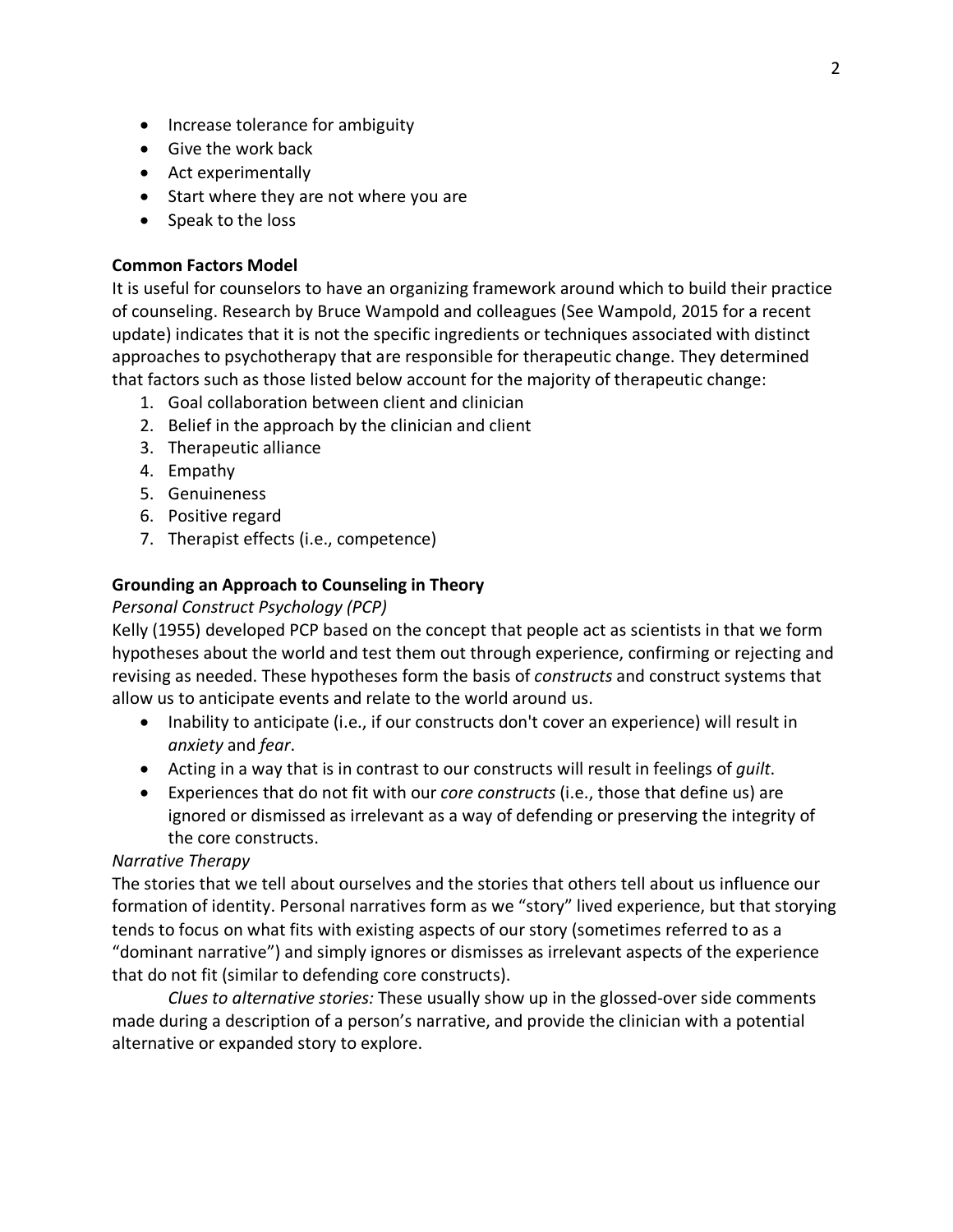### **A Constructivist Framework for Counseling**

*Rationale*: To develop a framework that makes counseling accessible to all clinicians (regardless of level of counseling training or experience), not just for working with PWS but with any client. The framework emphasizes a way of thinking rather than doing, and can be easily integrated into the technical work that speech therapists are already doing.



- 1. *Client as expert*: Taking a credulous approach and respecting clients' ability to work out their own problems. *Start where they are, not where you are*!!
- 2. *Personal Narratives*: The core of the framework is paying attention to personal narratives. Clinicians should be actively asking for clients' personal narratives (not just the problem-saturated story). This is also part of building the therapeutic alliance.
- 3. *Alternative ways of construing*: Realizing that there are always alternative ways of thinking or alternative stories that can be found. One way of facilitating this is the use of externalizing language (just in conversation or through tools such as the Autobiography of stuttering).
- 4. *iMoments*: These "innovative moments" can be found in the clues that are offered frequently in clients' telling of their personal narratives. These are the glossed-over aspects that are mentioned in passing and that don't match the story being told.
- 5. *Co-Construction*: The power of stories is in their telling and re-telling. Emerging alternative stories, therefore, need to be told and re-told, preferable by multiple others.

# **Summary**

*Take home message:* Keeping it simple and not getting distracted by all the technical detail is an important starting point. By following the bulleted points below, clinicians can *always* be